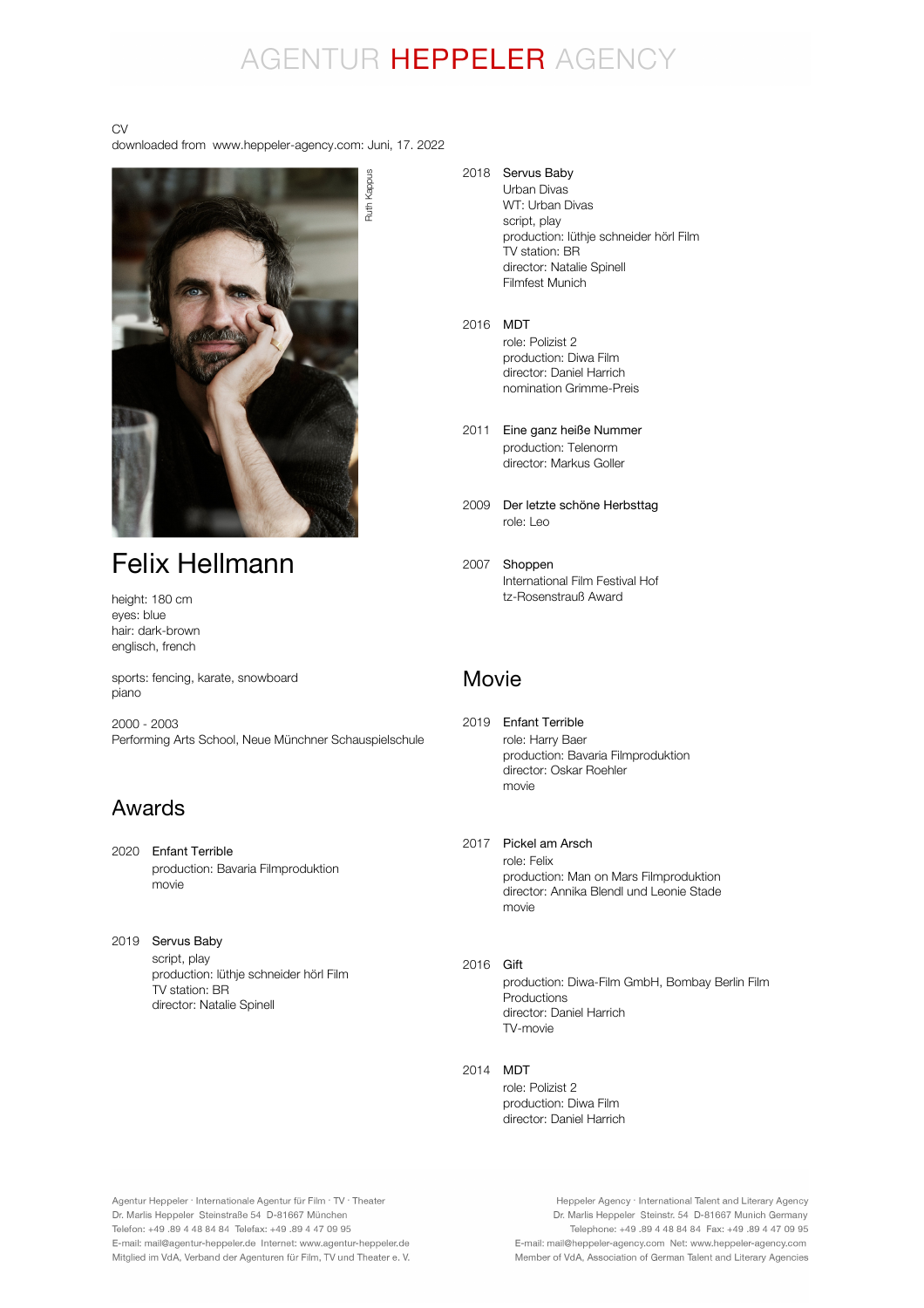CV

2013 Der blinde Fleck WT: Oktoberfest, das Attentat role: Frank Lauterjung production: Diwa-Film GmbH, TV station: BR / SWR / Arte director: Daniel Harrich movie thriller 2012 Bamboo Komödie - 90 Minüter script production: Telenormfilm 2011 Oma in Roma role: Reinholt production: Sperl Productions GmbH TV station: ProSieben/ SAT.1 director: Tomy Wigand movie comedy 2011 Was machen Frauen morgens um halb vier (Matthias production: Tellux Film GmbH TV station: BR director: Matthias Kiefersauer movie Kiefersauer, Tellux, BR 2010 Eine ganz heiße Nummer role: Bernhard production: TNF Telenormfilm GmbH director: Markus Goller movie comedy 2009 Der letzte schöne Herbsttag role: Leo production: Drife Filmproduktion GmbH & Co. KG TV station: HR director: Ralf Westhoff movie 2009 Jud Süß Sympathie für den Teufel WT: Sympathie für den Teufel production: Clasart Film- und Fernsehproduktions GmbH director: Oskar Roehler movie drama 2006 Shoppen role: Patrick production: Ralf Westhoff Filmproduktion director: Ralf Westhoff

## **Television**

- 2021 Muttertag role: Jens Hasselbach production: UFA Fiction GmbH TV station: ZDF director: Felix Herzogenrath
- 2021 Toni, männlich, Hebamme Mächtig schwanger role: Konstantin Kleist production: Bavaria Fiction GmbH TV station: Degeto director: Sibylle Tafel

#### 2021 Der Alte

Der Mondkönig role: Robert Obermüller production: Neue Münchner Fernsehproduktion GmbH & Co.KG TV station: ZDF director: Herwig Fischer

- 2021 München Mord Damit ihr nachts ruhig schlafen könnt production: TV60 Filmproduktion GmbH TV station: ZDF director: Jan Fehse
- 2021 Servus Baby III role: Jakob production: PSSST! Film GmbH TV station: BR director: Natalie Spinell
- 2020 Lehrerin allein zuhaus production: Made For Film TV station: ZDFneo director: Sinan Akkus

comedy

- 2020 Daheim in den Bergen 7 + 8 production: Westside Filmproduktion GmbH TV station: ARD / Degeto director: Markus Imboden TV-movie
- 2020 Ein Tisch in der Provence -Schatten der role: Pascal Blanc production: Polyphon Film- und Fernsehgesellschaft mbH TV station: ZDF director: Frauke Thielecke TV-movie Vergangenheit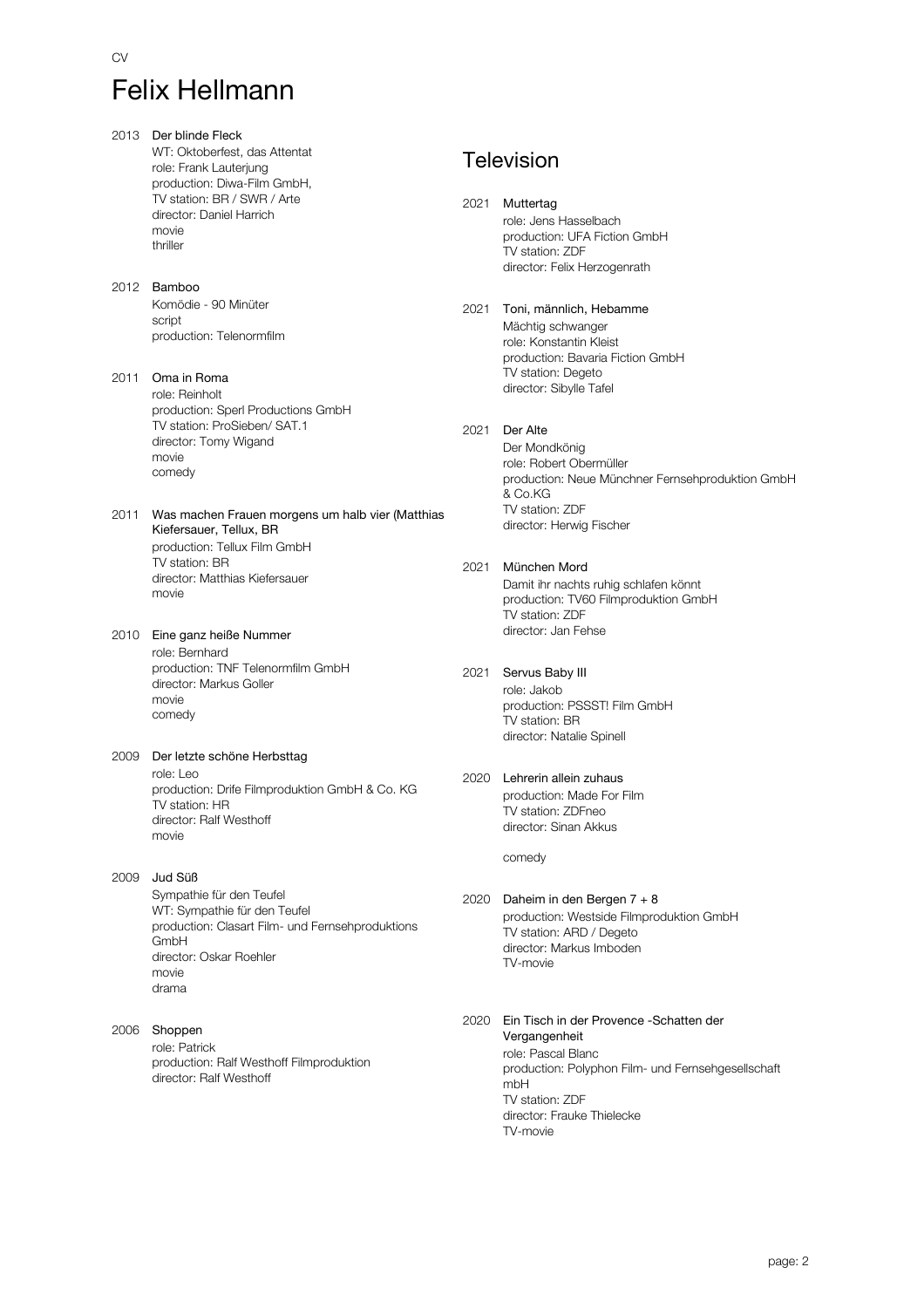CV

- 2020 Die Bergretter Staffel 12 / Folge 4 production: ndF neue deutsche Filmgesellschaft mbH TV station: ZDF series
- 2019 Servus Baby Staffel 2 script, play production: PSSST! Film GmbH TV station: BR director: Natalie Spinell co-writer: Natalie Spinell series tragicomedy
- 2019 Die Getriebenen role: Michael Backhaus production: Carte Blanche International GmbH .<br>TV station: ARD / RBB director: Stephan Wagner TV-movie
- 2019 Hochzeitsstrudel und Zwetschgenglück role: Hannes Brandt production: Maze Pictures GmbH TV station: BR / ARD / Degeto director: Thomas Kronthaler TV-movie
- 2019 Eine Almhütte für Zwei role: Gregor Obermeier production: Amalia Film GmbH TV station: ARD/Degeto director: Benedikt Röskau TV-movie
- 2018 Lena Lorenz Kind da, Job weg production: Ziegler Film GmbH & Co. KG TV station: ZDF director: Sebastian Sorger / Jeanette Wagner TV-movie drama
- 2018 Soko München Wer anderen eine Grube gräbt role: Thorsten Grothe production: UFA Fiction TV station: ZDF director: Till Müller-Edenborn criminal film
- 2018 Hubert und Staller role: Thorsten Albrecht production: Entertainment Factory GmbH TV station: ARD director: Carsten Fiebeler series criminal film
- 2018 Ammerland Das Gestüt role: Dr. Schmitt production: Neue Bioskop Film TV station: ARD/Degeto director: Vivian Naefe
- 2018 München, Laim 3 Laim und der letzte Schuldige production: Network Movie Film- und Fernsehproduktion GmbH TV station: ZDF director: Michael Schneider TV-movie criminal film
- 2018 Die Spezialisten Die kalte Hand role: David Peker production: UFA Fiction TV station: ZDF director: Marcel Gardelli series criminal film
- 2017 Servus Baby

Urban Divas WT: Urban Divas script production: PSSST! Film GmbH (formerly lüthje schneider hörl FILM GbR) TV station: BR director: Natalie Spinell series tragicomedy

- 2017 Servus Baby
	- WT: Urban Divas role: Jakob production: PSSST! Film GmbH (formerly lüthje schneider hörl FILM GbR) TV station: BR director: Natalie Spinell series tragicomedy
- 2017 Marie fängt Feuer

Allein war gestern / Nichts als die Wahrheit role: Kursleiter production: W&B Television GmbH TV station: ZDF director: Hans Hofer TV-movie

#### 2017 Venus im vierten Haus

role: Nick production: Rita Serra-Roll / Saxonia TV station: ZDF director: Sebastian Grobler TV-movie comedy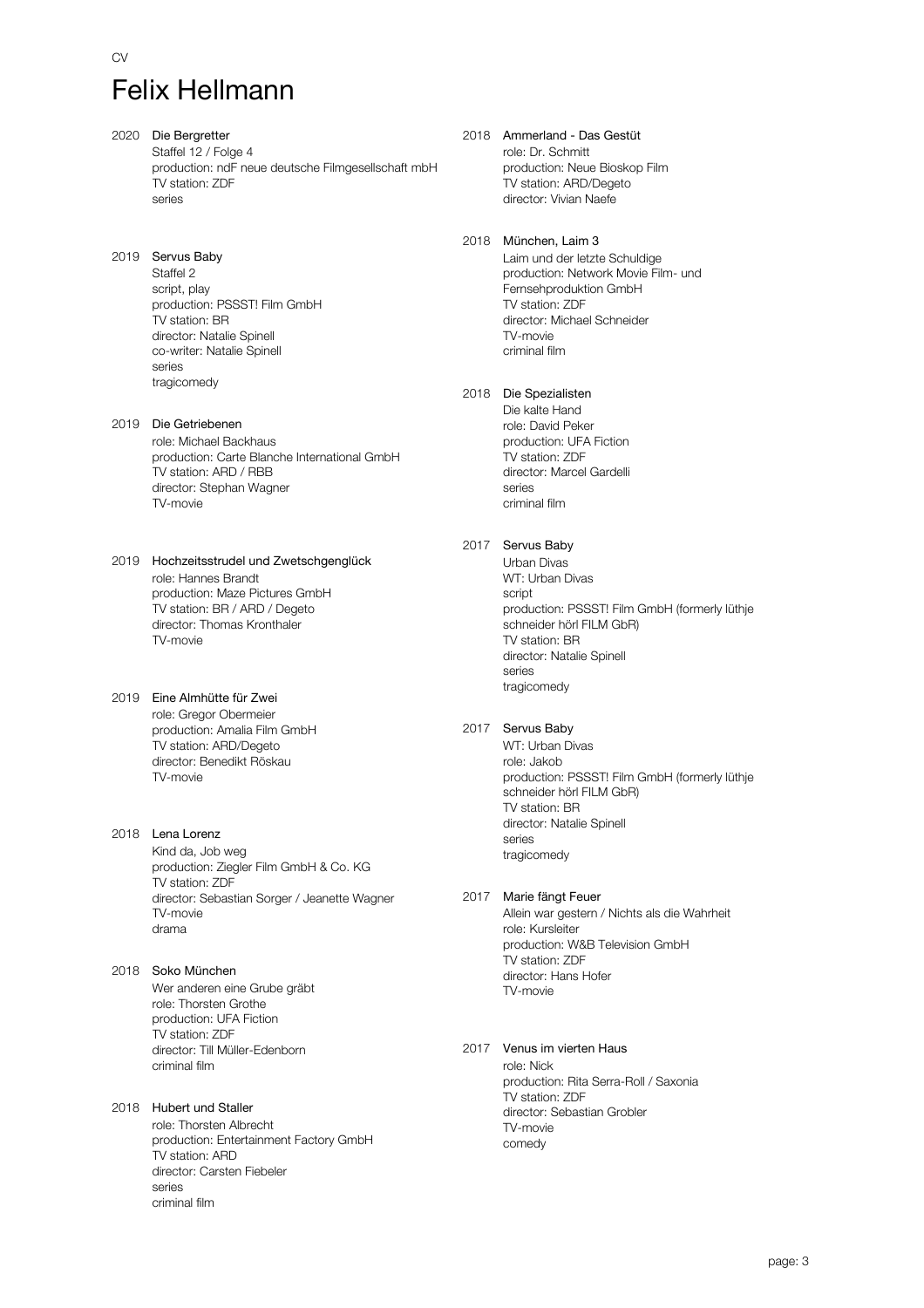CV

2016 Der Alte Schöner Schein role: Hannes Wanninger production: Neue Münchner Fernsehproduktion GmbH & Co.KG TV station: ZDF director: Matthias Kiefersauer TV-movie criminal film

2016 Von Erholung war nie die Rede role: Atze production: Ziegler Film GmbH & Co. KG TV station: ZDF director: Vivian Naefe comedy

2015 Soko 5113

**Offline** role: Harry Sassnitz production: UFA Fiction TV station: ZDF director: Till Müller-Edenborn series criminal film

2015 Monaco 110 role: Jakob Lux production: Producers at Work GmbH TV station: BR director: Carsten Meyer-Grohbrügge series criminal film

2015 Urban Divas Urban Divas

script, exposé production: HFF Hochschule für Fernsehen und Film München, Lüthje und Schneider film gbr director: Natalie Spinell

2015 München Mord

Leben aus dem Koffer role: Marco Albertini production: TV60Filmproduktion GmbH TV station: ZDF director: Alexander Dierbach TV-movie criminal film

2015 Wen es Liebe ist

role: Oliver Bechter production: Die Film GmbH TV station: ZDF director: Franziska Meyer Price TV-movie comedy

2014 Notruf Hafenkante

production: Studio Hamburg FilmProduktion GmbH TV station: ZDF director: Diverse series

2014 Luis Trenker - Der schmale Grat der Wahrheit Der schmale Grat der Wahrheit role: Hans Schneeberger production: Roxy Film GmbH TV station: BR / ORF director: Wolfgang Murnberger TV-movie drama

2013 Das Glück der Anderen role: Benno Schmitz production: Aspekt Telefilm-Produktion GmbH TV station: ZDF director: Claudia Garde TV-movie

2013 Zwei allein

role: Andreas Wolff production: UFA Fernsehproduktion GmbH TV station: ZDF director: Stephan Wagner TV-movie drama

#### 2012 Hubert & Staller

role: Fred Holzinger production: Entertainment Factory TV station: ARD director: Werber Siebert series criminal film

#### 2012 Die Chefin

role: Max Keppner production: Network Movie Film- und Fernsehproduktion GmbH TV station: ZDF director: Florian Kern TV-movie criminal film

#### 2012 Drillinge & Fritz

role: Eddy de Vries production: Bavaria Fiction GmbH TV station: ARD director: Matthias Kiefersauer TV-movie family

#### 2011 Der Bergdoktor

role: Werner Gramml production: ndF neue deutsche Filmgesellschaft mbH TV station: ZDF director: Dirk Pientka series

#### 2011 München Laim

role: Barkeeper production: Network Movie Film- und Fernsehproduktion GmbH TV station: ZDF director: Michael Schneider

page: 4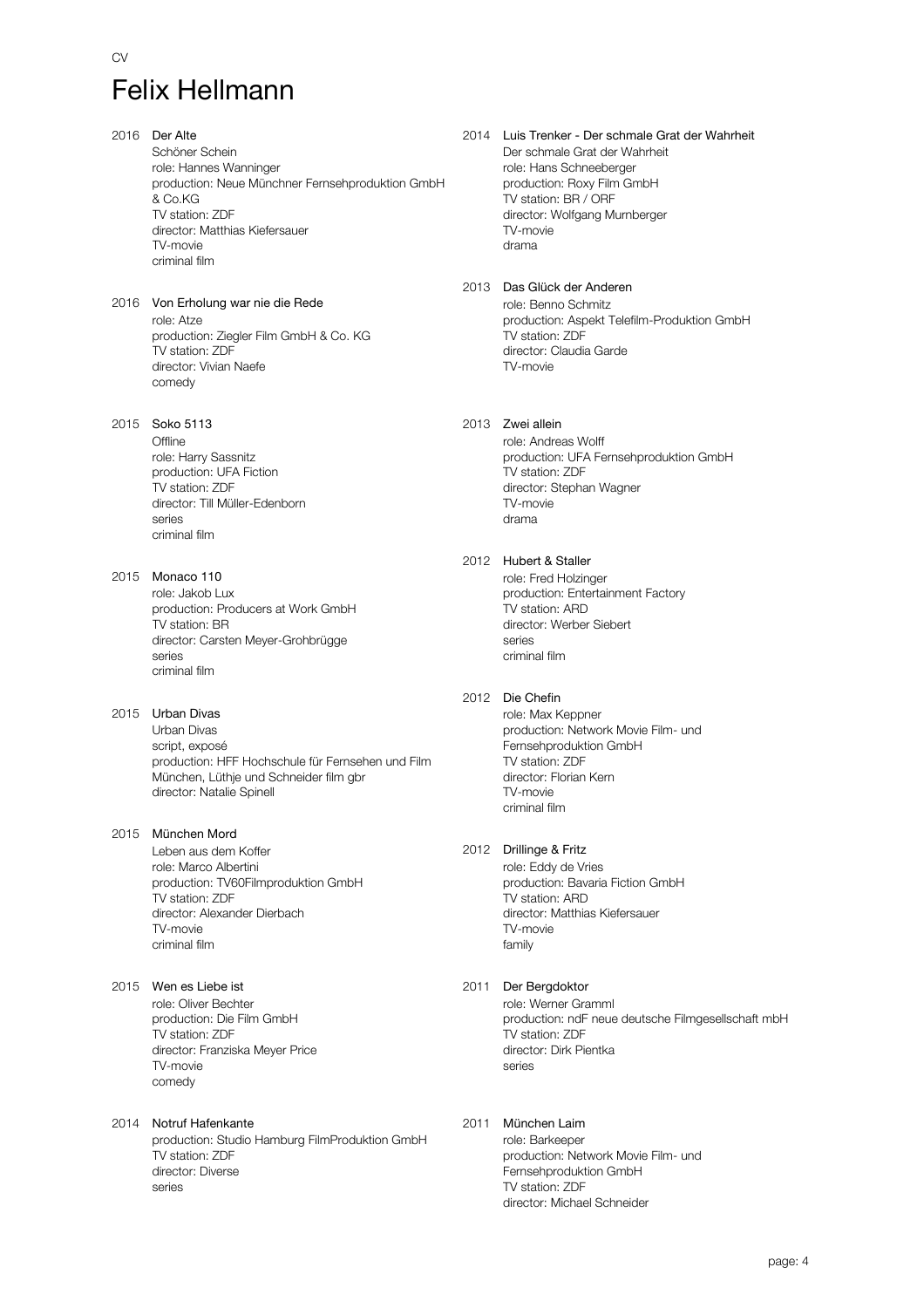| 2011 | <b>Pfarrer Braun</b>                                                          |      |                                                                               |
|------|-------------------------------------------------------------------------------|------|-------------------------------------------------------------------------------|
|      | Ausgegeigt                                                                    |      | Theater                                                                       |
|      | role: Franz Trenkwalder<br>production: Polyphon Film- und Fernsehgesellschaft |      |                                                                               |
|      | mbH                                                                           | 2015 | <b>Blinde Rache</b>                                                           |
|      | TV station: ARD                                                               |      | role: Terry                                                                   |
|      | director: Jürgen Bretzinger                                                   |      | theater: Theater Luft GmbH München                                            |
|      |                                                                               |      | director: Thomas Luft                                                         |
| 2010 | Vergissmeinnicht                                                              |      |                                                                               |
|      | WT: Vergissmeinnicht<br>role: Rechtmedizinerin                                | 2010 | Konfetti                                                                      |
|      | production: RELEVANT FILM Produktion GmbH                                     | 2011 | theater: Kleines Theater Kammerspiele Landshut<br>director: Konstantin Moreth |
|      | TV station: ZDF                                                               |      |                                                                               |
|      | director: Christane Balthasar<br>TV-movie                                     |      | Die Räuber                                                                    |
|      | criminal film                                                                 | 2010 | theater: Schauburg München                                                    |
|      |                                                                               | 2011 | director: Alexander May                                                       |
| 2010 | Der Bär                                                                       |      |                                                                               |
|      | role: Jens Huettner                                                           | 2010 | InKunst München                                                               |
|      | production: ndF neue deutsche Filmgesellschaft mbH                            |      | theater: InKunst München                                                      |
|      | TV station: ZDF<br>director: Dirk Pientka                                     |      | director: Jochen Strodthoff                                                   |
|      | TV-movie                                                                      |      |                                                                               |
|      | criminal film                                                                 | 2009 | Arabische Nacht                                                               |
|      |                                                                               |      | Schimmelpfennig<br>theater: Kleines Theater Kammerspiele Landshut             |
| 2009 | Der Kaiser von Schexing                                                       |      | director: Konstantin Moreth                                                   |
|      | production: BR                                                                |      |                                                                               |
|      | TV station: BR<br>director: Franz Xaver Bogner                                | 2008 | Romeo und Julia                                                               |
|      |                                                                               |      | theater: Theater Ansbach                                                      |
| 2008 | Polizeiruf 110                                                                | 2009 | director: Jürgen Eick                                                         |
|      | Klick gemacht                                                                 |      |                                                                               |
|      | role: Robert Wegener                                                          | 2008 | Romeo und Julia                                                               |
|      | production: Bavaria                                                           |      | theater: Theater Ansbach                                                      |
|      | TV station: ARD<br>director: Stephan Wagner                                   | 2009 | director: Jürgen Eick                                                         |
|      |                                                                               |      |                                                                               |
| 2008 | Franzi                                                                        | 2008 | Romeo und Julia                                                               |
|      | Giovanni                                                                      |      | theater: Vorarlberger Landestheater Bregenz<br>director: Lothar Maninger      |
|      | role: Ritschie Bär                                                            |      |                                                                               |
|      | production: Infa Film                                                         | 2007 | Arabische Nacht                                                               |
|      | TV station: BR<br>director: Matthias Kiefersauer                              |      | Schimmelpfennig                                                               |
|      |                                                                               | 2008 | theater: Kleines Theater Kammerspiele Landshut                                |
| 2008 | Spezlwirtschaft                                                               |      | director: B. Baumgärtl                                                        |
|      | production: BR                                                                |      |                                                                               |
|      | TV station: BR                                                                |      | 2006 Frauen Krieg Lustspiel                                                   |
|      | director: Stefan Betz                                                         |      | theater: Theater und so fort<br>director: M. Stallknecht                      |
|      |                                                                               |      |                                                                               |
| 2007 | Patchwork                                                                     |      | 2005 Frankenstein - Aus dem Leben der Angestellten                            |
|      | production: Typhoon Film<br>TV station: BR                                    |      | theater: Pasinger Fabrik / Pathos Transporttheater                            |
|      | director: Franziska Buch                                                      | 2006 | München                                                                       |
|      |                                                                               |      | director: Elisabeth Wasserscheid                                              |
| 2006 | Stadt, Land, Mord                                                             |      |                                                                               |
|      | production: Alexander Film / Annabelle Film                                   |      | 2004 Arabische Nacht                                                          |
|      | TV station: SAT.1                                                             | 2006 | Schimmelpfennig                                                               |
|      | director: Dennis Satin                                                        |      | theater: Kleines Theater Kammerspiele Landshut<br>director: Sven Grunert      |
|      |                                                                               |      |                                                                               |
| 2006 | U-864-Operation Ceasar<br>TV station: ZDF / HR                                |      |                                                                               |
|      |                                                                               |      |                                                                               |

director: Christopher Rowley